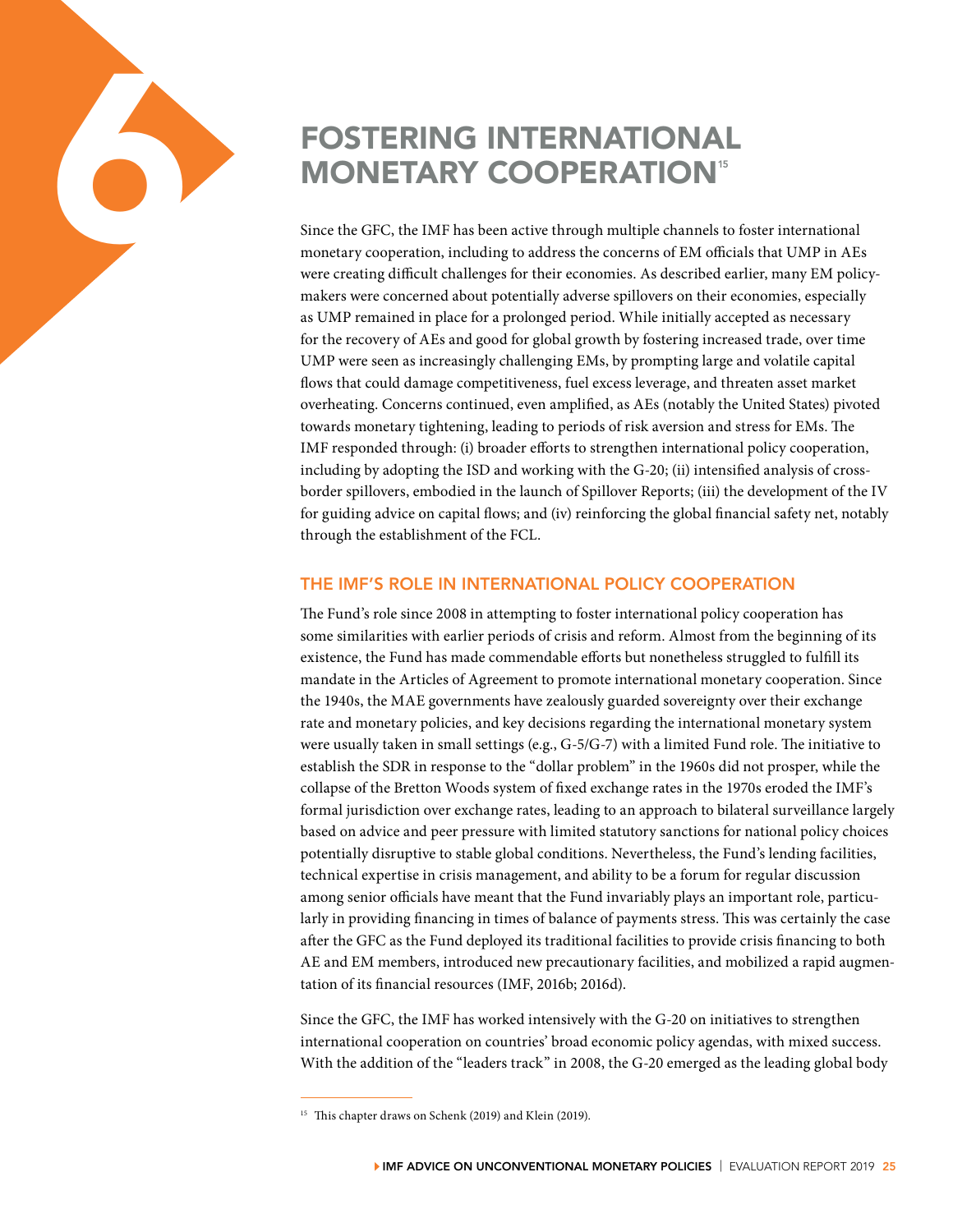for international policy cooperation. The G-20 has no permanent secretariat and relies on support from the IMF and other international organizations. The IMF contributed significantly to successful efforts to mobilize an initial coordinated fiscal stimulus alongside UMP in response to the GFC. As recovery appeared to take hold, the G-20 asked for IMF analysis of the principles that should govern the exit from UMP (G20, 2009). One of the principles included a call for coordination to prevent adverse spillovers. When the G-20 set up the Mutual Assessment Process (MAP) in 2009 to encourage countries to adopt monetary, fiscal, and structural policies that would boost their own as well as global growth, the IMF provided the technical analysis to assess the policy plans put forward by members. At its launch, the MAP was heralded as an important improvement in international policy cooperation, with the IMF's Chief Economist, Olivier Blanchard, known to be a skeptic of previous such efforts, writing that "a problem shared is a problem halved." Since then, although the IMF has continued to prepare detailed diagnostics and policy recommendations for further actions, the MAP has had limited traction in nudging countries toward the broader mix of monetary, fiscal, and structural policies needed to achieve strong, sustainable, and balanced growth.

The Fund has also overhauled its own surveillance framework to strengthen attention to spillovers, most notably through the adoption of the ISD in 2012 (IMF, 2012a). The ISD requires the Fund, in fulfilling its multilateral surveillance mandate, to assess the spillovers from a country's policies—including domestic policies during the bilateral Article IV consultations if these spillovers could significantly affect the operation of the international monetary system. The hope was that recognition of spillovers arising from domestic policies would encourage countries to consider alternatives, although, as in the past, there was no obligation for them to change policies. In addition, the IMF's technical approach to external assessment was overhauled, and the Fund's views on global imbalances were given greater profile in an external sector report (see IEO, 2017; IMF, 2018c).

These new approaches have generally been regarded as technically well-founded but have not succeeded in making multilateral concerns an effective influence on members'

policy decisions. The legacy of the Bretton Woods emphasis on the exchange rate system as the core of international monetary cooperation and the Fund's limited mandate over capital as opposed to current account transactions constrain the scope and traction of the Fund's surveillance and monitoring in an environment of floating or more flexible exchange rates and increasingly open capital markets. The ISD has allowed external stability consequences of domestic policies including UMP to be discussed but its application has not been very effective in internalizing these issues in "source" country policy decisions.16 Similarly, the external balance assessment has been a valuable lens to assess current account and exchange rates but has not proven an effective tool to pressure countries' policy choices (IEO, 2017).

#### SPILLOVER ANALYSIS

Spillover Reports (published from 2011 through 2015) represented an early effort to examine the impact of UMP, as well as other policies and developments, on other countries. The reports used an eclectic mix of approaches in the absence of any established model in the academic literature. The core of the reports was the use of macroeconomic models, including Dynamic Stochastic General Equilibrium (DSGE) models and VAR analysis, which were broadly consistent with work by others looking at this issue in academia and central banks, except in the case of estimates from a new Global Financial Model. Interviews with experts indicate that the IMF models were considered as useful particularly in the early years but did not develop innovative research methodologies. Since 2016, spillover analysis at the Fund has been incorporated in the *WEO*, which includes a chapter a year on some aspects of spillovers. So far, the analysis has mostly been of real-side (trade, migration, productivity) rather than financial spillovers.

The Spillover Reports had only limited success in assessing the financial channels for adverse spillovers that caused major concern for EM policymakers. The most harmful effects of spillovers may well be through financial channels rather than through the trade account, and the modeling of such spillover channels is still not fully developed. As discussed in Klein (2019), while the Fund was an early

<sup>&</sup>lt;sup>16</sup> See IMF (2016a) for an overview of the application of the ISD framework to UMP.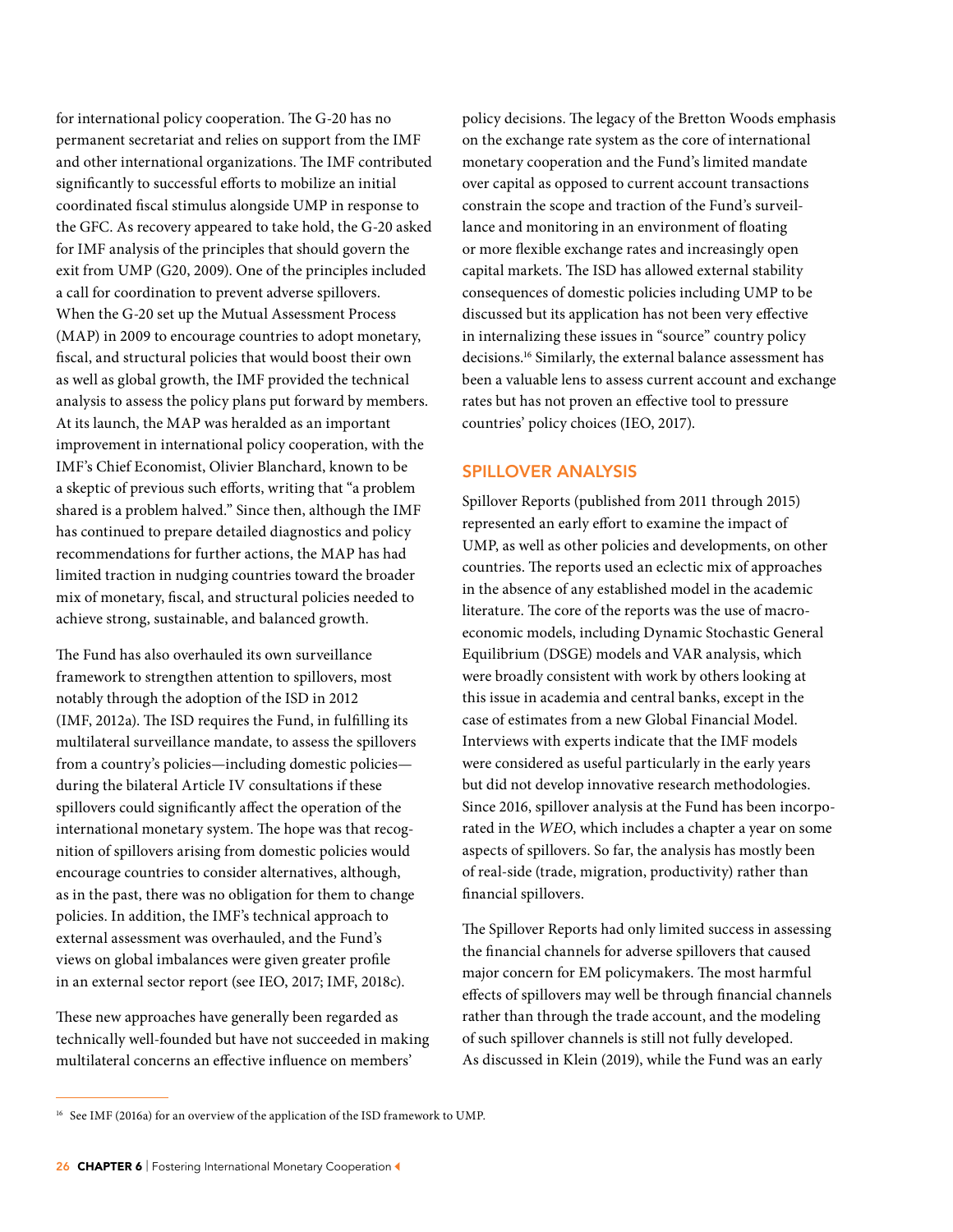mover in attempting to incorporate financial spillovers in DSGE models, the Spillover Reports did not in the end succeed in the admittedly difficult task of making breakthroughs in ways that would have been useful for policymakers. Financial channels are difficult to embed in a large-scale macroeconomic model and, when they have been included in the Fund's spillover modeling, have often appeared as factors like exogenous shifts in the term premium or risk factors, which are too vague a means to truly understand these effects and do not yield clear policy prescriptions. There has been some recent progress in the modeling of financial spillover channels but mainly in research by central banks and academics (see, for example, the papers presented at the IMF's 2018 Annual Research Conference).

Officials appreciated the Spillover Reports as signaling the Fund's desire and efforts to help EMs but questioned their practical impact. The Spillover Reports were generally welcomed by authorities as a useful attempt by the Fund to understand the spillovers from UMP and other policies and developments. Some considered them a useful tool to motivate the discussion of cross-border effects in international forums such as the G-20. Nevertheless, the reports gained little traction with the authorities in the countries carrying out UMP. Hence, many shared the view of an official in Brazil that the reports were "interesting but not very relevant for policy-making." Chinese authorities also felt that Spillover Reports had not fully captured the effects of UMP for China; UMP in their view "not only fueled inflation pressures but also constrained the options regarding policy mix, as well as the timing, path, and pace of the monetary policy normalization in emerging market economies." In India as well, senior officials felt that the Spillover Reports were not in the end very useful because they did not adequately capture the impact through financial channels. Moreover, it seemed that the ultimate policy message was always going to be "grin and bear it" when it came to any effects on EMs from AEs. Under this view, the IMF needed to press harder in its policy advice to the source countries if it wanted to be of help to EMs.

## THE INSTITUTIONAL VIEW AND ADVICE ON CAPITAL FLOWS

IMF staff have worked intensely to develop an approach for coherent policy advice on dealing with volatile capital flows. While EM policymakers took the lead in innovating in this area, IMF staff followed quickly with detailed review of country experience as well as conceptual work to develop an IV on capital flows to guide IMF policy advice, approved by the Board in 2012. The IV is intended to provide a template for the IMF to give coherent and consistent advice to countries differing across a range of relevant dimensions such as macroeconomic frameworks, exchange rate regimes, regulatory frameworks and institutional structures, including on the role and use of CFMs. While the IV was a compromise after considerable discussion, senior officials confirmed that the IV has succeeded in becoming the central framework for policy discussions on responding to capital flows between the Fund and the members. Experience with the IV was reviewed in 2016, and the Fund has done further work to clarify the relative role of CFMs and macroprudential policies (IMF, 2017b). Staff has also engaged with authorities to promote better understanding of the country application of the IV, for instance through workshops with government officials at recent Bank-Fund Spring and Annual Meetings and the compilation of a taxonomy of CFMs (G-20, 2018).

While policymakers see the IV as an important step forward in framing advice on capital flows, they also have raised three areas of concern.

First, the effectiveness of CFMs is still subject to considerable debate and remains an open area of research. Some experts find that episodic capital controls on a limited range of assets could be leaky and ineffectual, especially as these controls stay in place and people find ways to circumvent them (Klein, 2012). Others argue that all policies can be circumvented to some extent, so the relevant question is whether CFMs can be circumvented more easily than other measures that would be adopted instead such as MPPs (Ostry, Ghosh, and Korinek, 2012). EM policymakers themselves have quite varying assessments of the impact and value of the CFMs that they have introduced in recent years. Thus, there is a need for continuing assessment of experiences and willingness to adapt in the light of the findings.